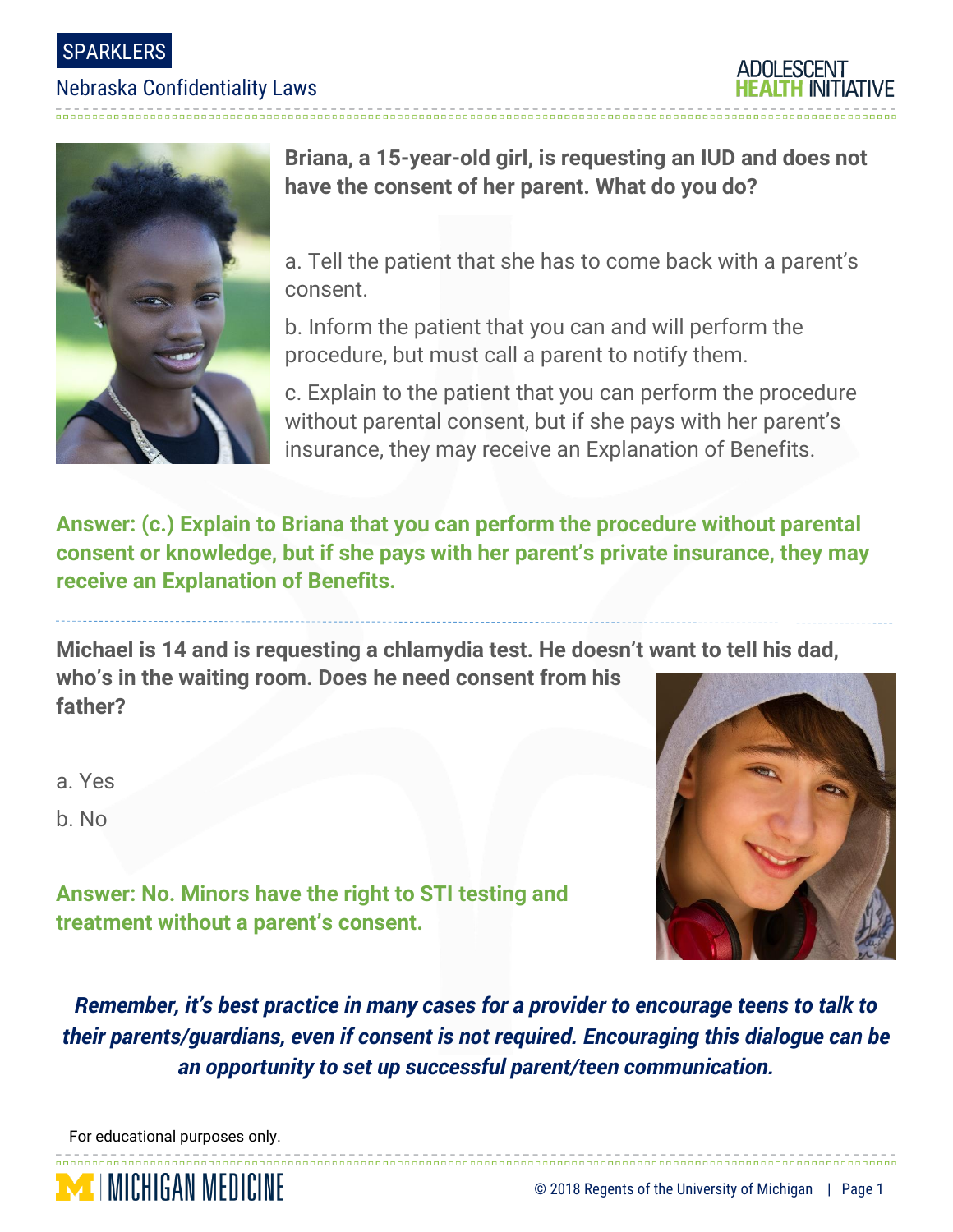**SPARKLERS** 

#### Nebraska Confidentiality Laws



**Jade is 16 years old and just had unprotected sex. Can she receive emergency contraception without a parent or guardian's consent?**

- a. Yes
- b. No

**Answer: Yes. Minors have the right to birth control information and contraceptives, including emergency contraception, without parent/guardian consent.**

**Which of these options below do not require parental consent?**

- a. Pregnancy testing
- b. ADHD medication for a 13 year-old
- c. Inpatient mental health treatment
- d. Outpatient mental health treatment

**Answer: A. Pregnancy testing. All other options require a parent/guardian's consent.**

*Remember, it's best practice in many cases for a provider to encourage teens to talk to their parents/guardians, even if consent is not required. Encouraging this dialogue can be an opportunity to set up successful parent/teen communication.*

For educational purposes only.